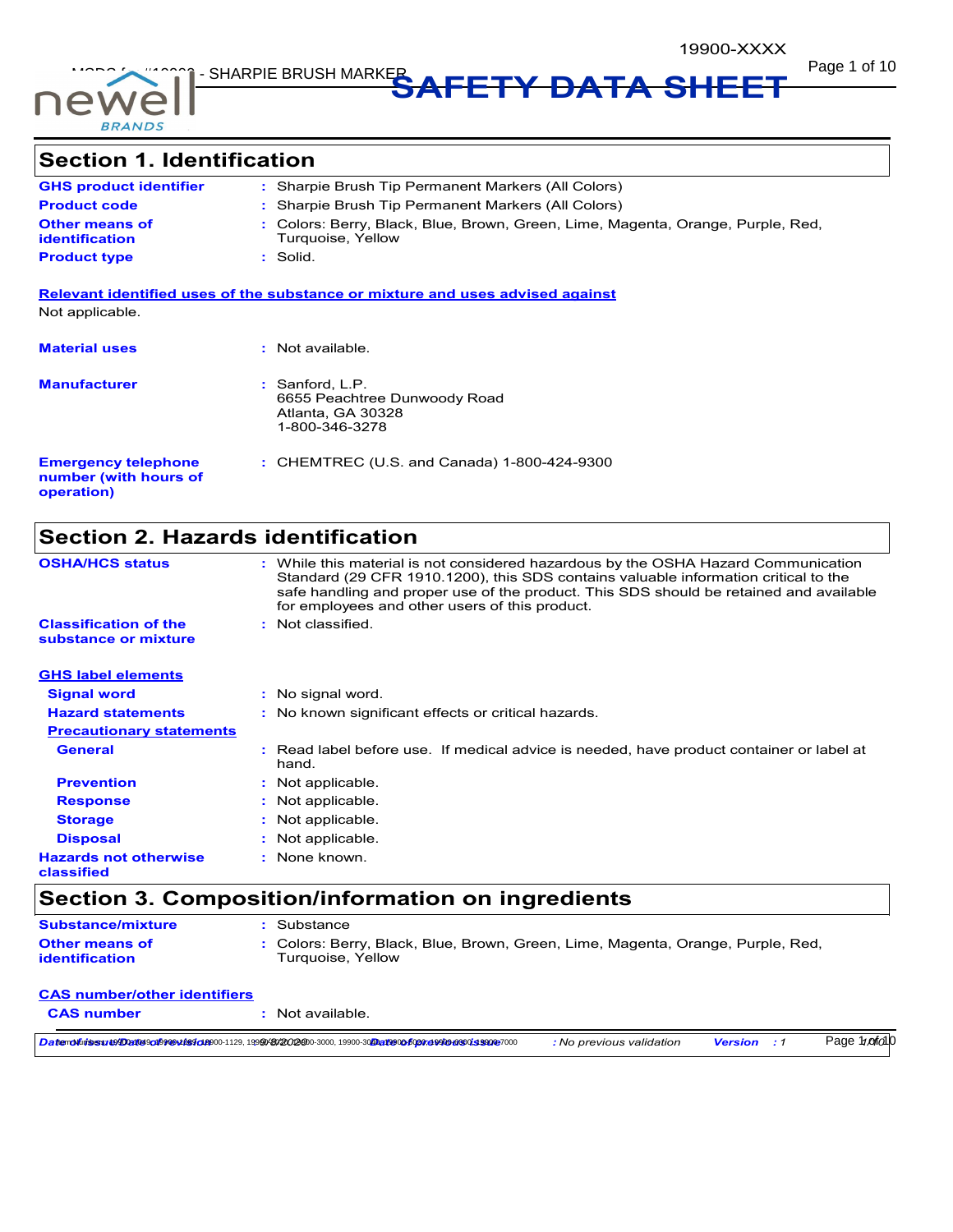## **Section 3. Composition/information on ingredients**

| <b>Ingredient name</b>                           |     | <b>CAS number</b> |
|--------------------------------------------------|-----|-------------------|
| Sharpie Brush Tip Permanent Markers (All Colors) | 100 |                   |

Any concentration shown as a range is to protect confidentiality or is due to batch variation.

**There are no additional ingredients present which, within the current knowledge of the supplier and in the concentrations applicable, are classified as hazardous to health or the environment and hence require reporting in this section.**

**Occupational exposure limits, if available, are listed in Section 8.**

## **Section 4. First aid measures**

| <b>Description of necessary first aid measures</b> |                                                                                                                                                                                                                                                                                                                                                        |
|----------------------------------------------------|--------------------------------------------------------------------------------------------------------------------------------------------------------------------------------------------------------------------------------------------------------------------------------------------------------------------------------------------------------|
| <b>Eye contact</b>                                 | : Immediately flush eyes with plenty of water, occasionally lifting the upper and lower<br>eyelids. Check for and remove any contact lenses. Get medical attention if irritation<br>occurs.                                                                                                                                                            |
| <b>Inhalation</b>                                  | : Remove victim to fresh air and keep at rest in a position comfortable for breathing. Get<br>medical attention if symptoms occur.                                                                                                                                                                                                                     |
| <b>Skin contact</b>                                | : Flush contaminated skin with plenty of water. Remove contaminated clothing and<br>shoes. Get medical attention if symptoms occur.                                                                                                                                                                                                                    |
| <b>Ingestion</b>                                   | : Wash out mouth with water. Remove victim to fresh air and keep at rest in a position<br>comfortable for breathing. If material has been swallowed and the exposed person is<br>conscious, give small quantities of water to drink. Do not induce vomiting unless<br>directed to do so by medical personnel. Get medical attention if symptoms occur. |

### **Most important symptoms/effects, acute and delayed**

#### **Potential acute health effects**

| <b>Eye contact</b>                  | : No known significant effects or critical hazards. |
|-------------------------------------|-----------------------------------------------------|
| <b>Inhalation</b>                   | : No known significant effects or critical hazards. |
| <b>Skin contact</b>                 | : No known significant effects or critical hazards. |
| <b>Ingestion</b>                    | : No known significant effects or critical hazards. |
| <b>Over-exposure signs/symptoms</b> |                                                     |
| <b>Eve contact</b>                  | : No specific data.                                 |
| <b>Inhalation</b>                   | $:$ No specific data.                               |
| <b>Skin contact</b>                 | $:$ No specific data.                               |
| <b>Ingestion</b>                    | : No specific data.                                 |

#### **Indication of immediate medical attention and special treatment needed, if necessary**

| <b>Notes to physician</b>         | : Treat symptomatically. Contact poison treatment specialist immediately if large<br>quantities have been ingested or inhaled. |
|-----------------------------------|--------------------------------------------------------------------------------------------------------------------------------|
| <b>Specific treatments</b>        | : No specific treatment.                                                                                                       |
| <b>Protection of first-aiders</b> | : No action shall be taken involving any personal risk or without suitable training.                                           |

### **See toxicological information (Section 11)**

## **Section 5. Fire-fighting measures**

| <b>Extinguishing media</b>                           |                                                                                                                                        |                          |                |       |             |
|------------------------------------------------------|----------------------------------------------------------------------------------------------------------------------------------------|--------------------------|----------------|-------|-------------|
| <b>Suitable extinguishing</b><br>media               | : Use an extinguishing agent suitable for the surrounding fire.                                                                        |                          |                |       |             |
| Unsuitable extinguishing<br>media                    | : None known.                                                                                                                          |                          |                |       |             |
| <b>Specific hazards arising</b><br>from the chemical | : No specific fire or explosion hazard.                                                                                                |                          |                |       |             |
|                                                      | <b>DatenovEridess/#9Datte9o199@\/089c18</b> 900-1129, 199 <b>90/2020</b> 00-3000, 19900-30 <b>EDatt900-5020.d9900.d9900.is99005000</b> | : No previous validation | <b>Version</b> | . . 1 | Page 2ofo10 |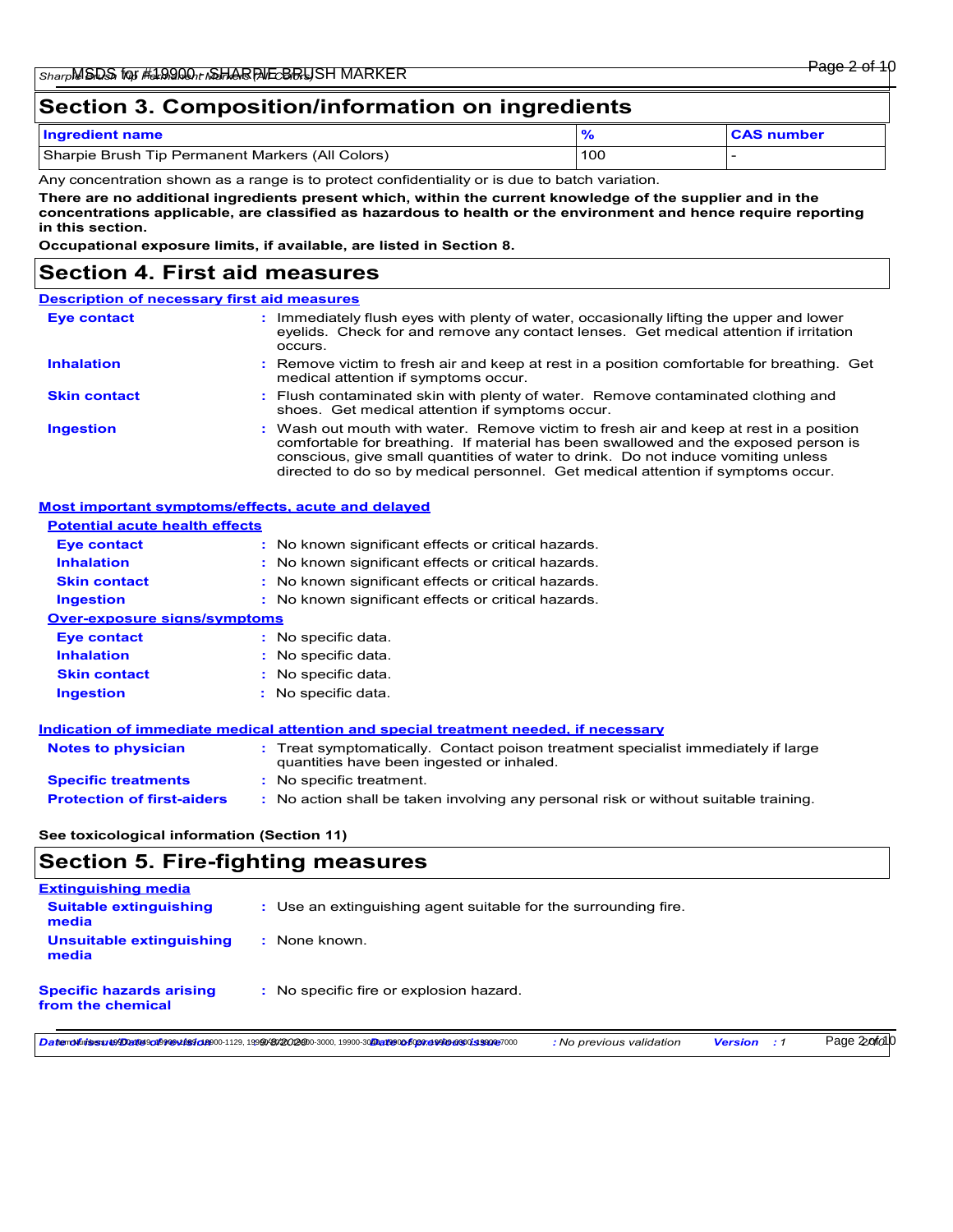## **Section 5. Fire-fighting measures**

| <b>Hazardous thermal</b><br>decomposition products       | No specific data.                                                                                                                                                                                   |
|----------------------------------------------------------|-----------------------------------------------------------------------------------------------------------------------------------------------------------------------------------------------------|
| <b>Special protective actions</b><br>for fire-fighters   | : Promptly isolate the scene by removing all persons from the vicinity of the incident if<br>there is a fire. No action shall be taken involving any personal risk or without suitable<br>training. |
| <b>Special protective</b><br>equipment for fire-fighters | : Fire-fighters should wear appropriate protective equipment and self-contained breathing<br>apparatus (SCBA) with a full face-piece operated in positive pressure mode.                            |

## **Section 6. Accidental release measures**

|                                                              | <b>Personal precautions, protective equipment and emergency procedures</b>                                                                                                                                                                                                                                                                       |
|--------------------------------------------------------------|--------------------------------------------------------------------------------------------------------------------------------------------------------------------------------------------------------------------------------------------------------------------------------------------------------------------------------------------------|
| For non-emergency<br>personnel                               | : No action shall be taken involving any personal risk or without suitable training.<br>Evacuate surrounding areas. Keep unnecessary and unprotected personnel from<br>entering. Do not touch or walk through spilled material. Put on appropriate personal<br>protective equipment.                                                             |
| For emergency responders                                     | If specialized clothing is required to deal with the spillage, take note of any information in<br>Section 8 on suitable and unsuitable materials. See also the information in "For non-<br>emergency personnel".                                                                                                                                 |
| <b>Environmental precautions</b>                             | : Avoid dispersal of spilled material and runoff and contact with soil, waterways, drains<br>and sewers. Inform the relevant authorities if the product has caused environmental<br>pollution (sewers, waterways, soil or air).                                                                                                                  |
| <b>Methods and materials for containment and cleaning up</b> |                                                                                                                                                                                                                                                                                                                                                  |
| <b>Small spill</b>                                           | : Move containers from spill area. Vacuum or sweep up material and place in a<br>designated, labeled waste container. Dispose of via a licensed waste disposal<br>contractor.                                                                                                                                                                    |
| <b>Large spill</b>                                           | : Move containers from spill area. Prevent entry into sewers, water courses, basements<br>or confined areas. Vacuum or sweep up material and place in a designated, labeled<br>waste container. Dispose of via a licensed waste disposal contractor. Note: see<br>Section 1 for emergency contact information and Section 13 for waste disposal. |

# **Section 7. Handling and storage**

| <b>Precautions for safe handling</b>                                             |                                                                                                                                                                                                                                                                                                                                                                                                                                                                                                                                                                                  |
|----------------------------------------------------------------------------------|----------------------------------------------------------------------------------------------------------------------------------------------------------------------------------------------------------------------------------------------------------------------------------------------------------------------------------------------------------------------------------------------------------------------------------------------------------------------------------------------------------------------------------------------------------------------------------|
| <b>Protective measures</b>                                                       | : Put on appropriate personal protective equipment (see Section 8).                                                                                                                                                                                                                                                                                                                                                                                                                                                                                                              |
| <b>Advice on general</b><br>occupational hygiene                                 | Eating, drinking and smoking should be prohibited in areas where this material is<br>handled, stored and processed. Workers should wash hands and face before eating.<br>drinking and smoking. Remove contaminated clothing and protective equipment before<br>entering eating areas. See also Section 8 for additional information on hygiene<br>measures.                                                                                                                                                                                                                      |
| <b>Conditions for safe storage,</b><br>including any<br><i>incompatibilities</i> | Store in accordance with local regulations. Store in original container protected from<br>direct sunlight in a dry, cool and well-ventilated area, away from incompatible materials<br>(see Section 10) and food and drink. Keep container tightly closed and sealed until<br>ready for use. Containers that have been opened must be carefully resealed and kept<br>upright to prevent leakage. Do not store in unlabeled containers. Use appropriate<br>containment to avoid environmental contamination. See Section 10 for incompatible<br>materials before handling or use. |

## **Section 8. Exposure controls/personal protection**

### **Control parameters**

| <b>Occupational exposure limits</b> |  |
|-------------------------------------|--|
|-------------------------------------|--|

| <b>Ingredient name</b>                           | <b>Exposure limits</b> |
|--------------------------------------------------|------------------------|
| Sharpie Brush Tip Permanent Markers (All Colors) | None.                  |

**Datendfulssute/Datesor89@vtbsidB00-1129,1999/8/20200-3000,19900-30Dates0of0pxel980de392@7000 / No previous validation Version : 1** 

Page 3*sofo*10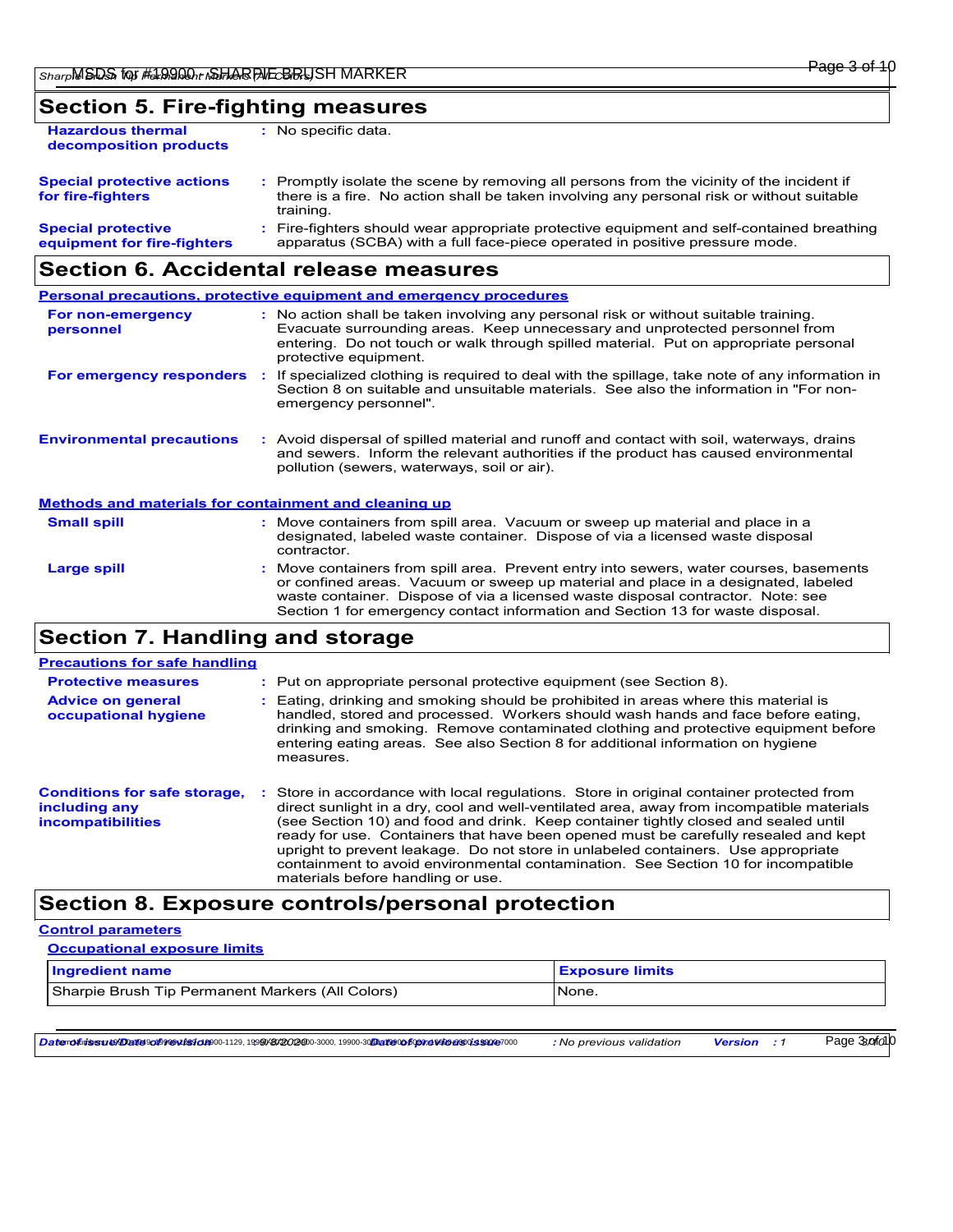# **Section 8. Exposure controls/personal protection**

| <b>Appropriate engineering</b><br>controls | : Good general ventilation should be sufficient to control worker exposure to airborne<br>contaminants.                                                                                                                                                                                                                                                                                           |
|--------------------------------------------|---------------------------------------------------------------------------------------------------------------------------------------------------------------------------------------------------------------------------------------------------------------------------------------------------------------------------------------------------------------------------------------------------|
| <b>Environmental exposure</b><br>controls  | : Emissions from ventilation or work process equipment should be checked to ensure<br>they comply with the requirements of environmental protection legislation. In some<br>cases, fume scrubbers, filters or engineering modifications to the process equipment<br>will be necessary to reduce emissions to acceptable levels.                                                                   |
| <b>Individual protection measures</b>      |                                                                                                                                                                                                                                                                                                                                                                                                   |
| <b>Hygiene measures</b>                    | : Wash hands, forearms and face thoroughly after handling chemical products, before<br>eating, smoking and using the lavatory and at the end of the working period.<br>Appropriate techniques should be used to remove potentially contaminated clothing.<br>Wash contaminated clothing before reusing. Ensure that eyewash stations and safety<br>showers are close to the workstation location. |
| <b>Eye/face protection</b>                 | Safety eyewear complying with an approved standard should be used when a risk<br>assessment indicates this is necessary to avoid exposure to liquid splashes, mists,<br>gases or dusts. If contact is possible, the following protection should be worn, unless<br>the assessment indicates a higher degree of protection: safety glasses with side-<br>shields.                                  |
| <b>Skin protection</b>                     |                                                                                                                                                                                                                                                                                                                                                                                                   |
| <b>Hand protection</b>                     | : Chemical-resistant, impervious gloves complying with an approved standard should be<br>worn at all times when handling chemical products if a risk assessment indicates this is<br>necessary.                                                                                                                                                                                                   |
| <b>Body protection</b>                     | Personal protective equipment for the body should be selected based on the task being<br>performed and the risks involved and should be approved by a specialist before<br>handling this product.                                                                                                                                                                                                 |
| <b>Other skin protection</b>               | Appropriate footwear and any additional skin protection measures should be selected<br>based on the task being performed and the risks involved and should be approved by a<br>specialist before handling this product.                                                                                                                                                                           |
| <b>Respiratory protection</b>              | Based on the hazard and potential for exposure, select a respirator that meets the<br>appropriate standard or certification. Respirators must be used according to a<br>respiratory protection program to ensure proper fitting, training, and other important<br>aspects of use.                                                                                                                 |

# **Section 9. Physical and chemical properties**

| <b>Appearance</b>                                 |                          |
|---------------------------------------------------|--------------------------|
| <b>Physical state</b>                             | : Solid.                 |
| <b>Color</b>                                      | Not available.<br>÷      |
| Odor                                              | Not available<br>÷       |
| <b>Odor threshold</b>                             | Not available.<br>$\sim$ |
| рH                                                | Not available<br>÷       |
| <b>Melting point</b>                              | Not available<br>÷       |
| <b>Boiling point</b>                              | Not available.<br>÷      |
| <b>Flash point</b>                                | Not available.<br>÷      |
| <b>Evaporation rate</b>                           | Not available.<br>÷      |
| <b>Flammability (solid, gas)</b>                  | Not available.<br>÷      |
| Lower and upper explosive<br>(flammable) limits   | : Not available.         |
| <b>Vapor pressure</b>                             | Not available<br>÷.      |
| <b>Vapor density</b>                              | Not available.           |
| <b>Relative density</b>                           | Not available.<br>÷      |
| <b>Solubility</b>                                 | Not available.<br>÷      |
| <b>Solubility in water</b>                        | Not available.<br>÷.     |
| <b>Partition coefficient: n-</b><br>octanol/water | Not available.<br>÷.     |

Datend/brissute/Datesor89@vtbsid1800-1129,1999/8/202900-3000,19900-30Dates0of020re9900499035900e7000 : No previous validation Version : 1

Page 4*uofio*10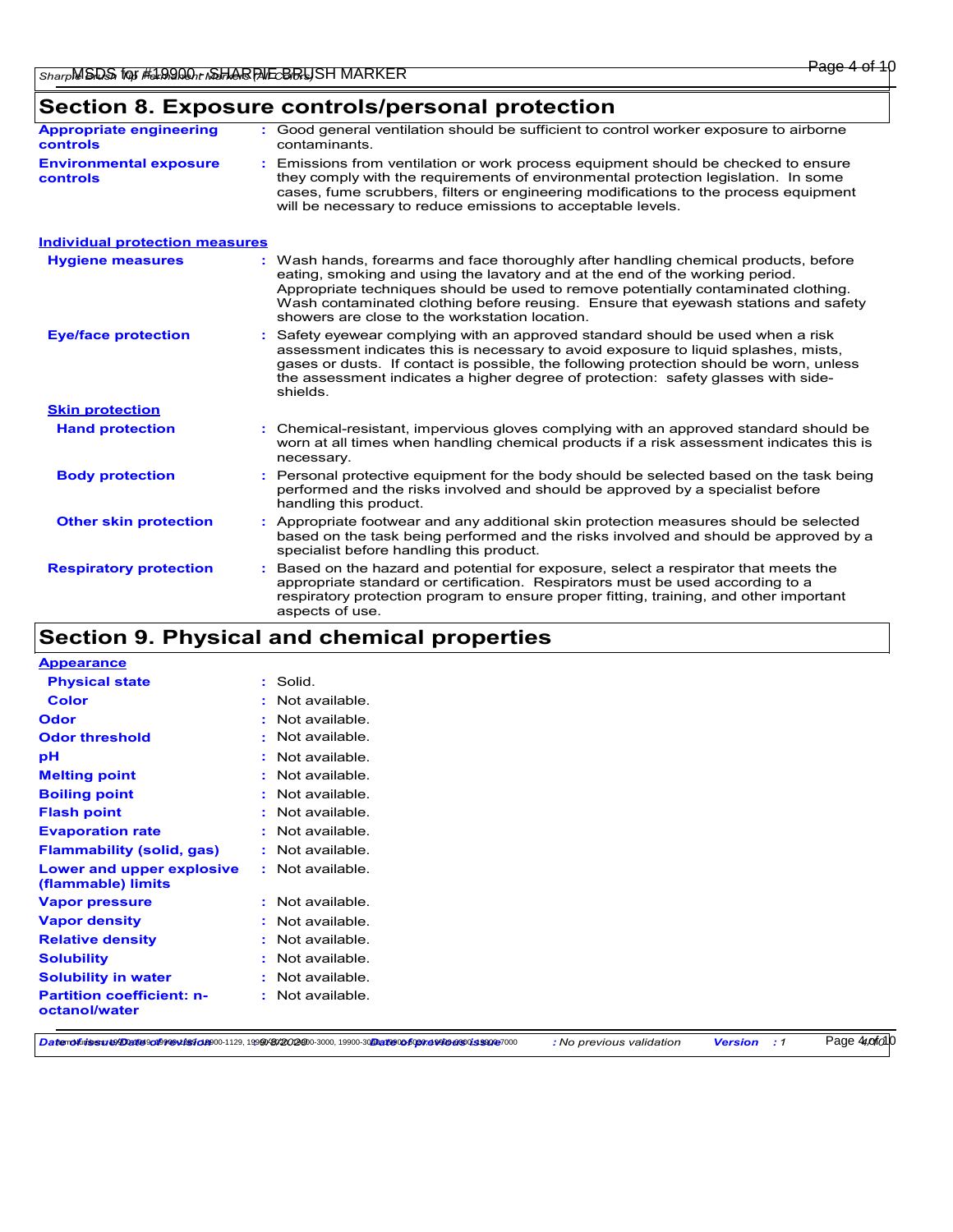# **Section 9. Physical and chemical properties**

| <b>Auto-ignition temperature</b> | : Not available. |
|----------------------------------|------------------|
| <b>Decomposition temperature</b> | : Not available. |
| <b>Viscosity</b>                 | : Not available. |
| Flow time (ISO 2431)             | : Not available. |

## **Section 10. Stability and reactivity**

| <b>Hazardous decomposition</b><br>products   | : Under normal conditions of storage and use, hazardous decomposition products should<br>not be produced. |
|----------------------------------------------|-----------------------------------------------------------------------------------------------------------|
| <b>Incompatible materials</b>                | : No specific data.                                                                                       |
| <b>Conditions to avoid</b>                   | : No specific data.                                                                                       |
| <b>Possibility of hazardous</b><br>reactions | : Under normal conditions of storage and use, hazardous reactions will not occur.                         |
| <b>Chemical stability</b>                    | : The product is stable.                                                                                  |
| <b>Reactivity</b>                            | : No specific test data related to reactivity available for this product or its ingredients.              |

# **Section 11. Toxicological information**

### **Information on toxicological effects**

**Acute toxicity** Not available.

### **Irritation/Corrosion** Not available.

**Sensitization**

Not available.

### **Mutagenicity**

Not available.

#### **Carcinogenicity** Not available.

**Reproductive toxicity**

Not available.

### **Teratogenicity**

Not available.

#### **Specific target organ toxicity (single exposure)** Not available.

**Specific target organ toxicity (repeated exposure)**

Not available.

# **Aspiration hazard**

Not available.

#### **Information on the likely routes of exposure :** Not available.

### **Potential acute health effects**

DatenolfutnesutelDatteloof9tewbside00-1129,1999/8/20200-3000,19900-30Date0of0pt/e9t0d6t0asterion : No previous validation Version : 1

### Page 5*50fo*10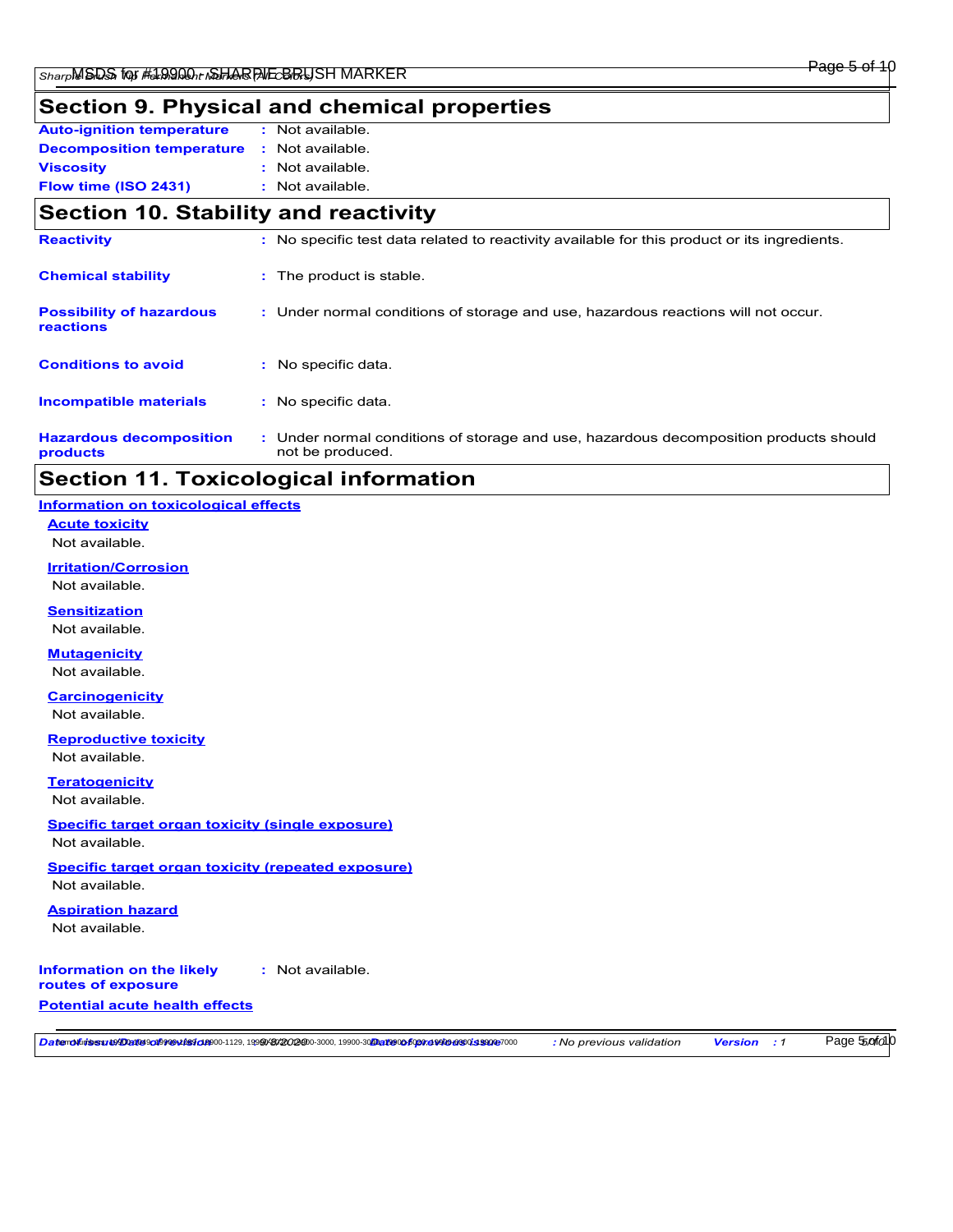## **Section 11. Toxicological information**

| <b>Eye contact</b>  | : No known significant effects or critical hazards. |
|---------------------|-----------------------------------------------------|
| <b>Inhalation</b>   | : No known significant effects or critical hazards. |
| <b>Skin contact</b> | : No known significant effects or critical hazards. |
| <b>Ingestion</b>    | : No known significant effects or critical hazards. |
|                     |                                                     |

|                     | Symptoms related to the physical, chemical and toxicological characteristics |
|---------------------|------------------------------------------------------------------------------|
| <b>Eye contact</b>  | : No specific data.                                                          |
| <b>Inhalation</b>   | : No specific data.                                                          |
| <b>Skin contact</b> | : No specific data.                                                          |
| <b>Ingestion</b>    | $\therefore$ No specific data.                                               |

### Not available. **General :** No known significant effects or critical hazards. **Carcinogenicity :** No known significant effects or critical hazards. **Mutagenicity :** No known significant effects or critical hazards. **Teratogenicity :** No known significant effects or critical hazards. **Potential chronic health effects Delayed and immediate effects and also chronic effects from short and long term exposure Potential immediate effects :** Not available. **Short term exposure Potential delayed effects :** Not available. **Potential immediate effects :** Not available. **Long term exposure Potential delayed effects :** Not available.

**Developmental effects :** No known significant effects or critical hazards. **Fertility effects :** No known significant effects or critical hazards.

**Numerical measures of toxicity**

**Acute toxicity estimates**

N/A

# **Section 12. Ecological information**

**Toxicity**

Not available.

### **Persistence and degradability**

Not available.

## **Bioaccumulative potential**

Not available.

### **Mobility in soil**

**Soil/water partition coefficient (KOC)**

**:** Not available.

DatenolfutnesutelDatteloof9tewbside00-1129,1999/8/20200-3000,19900-30Date0of0pt/e9t0d6t0asterion : No previous validation Version : 1

Page **6cord**<sup>10</sup>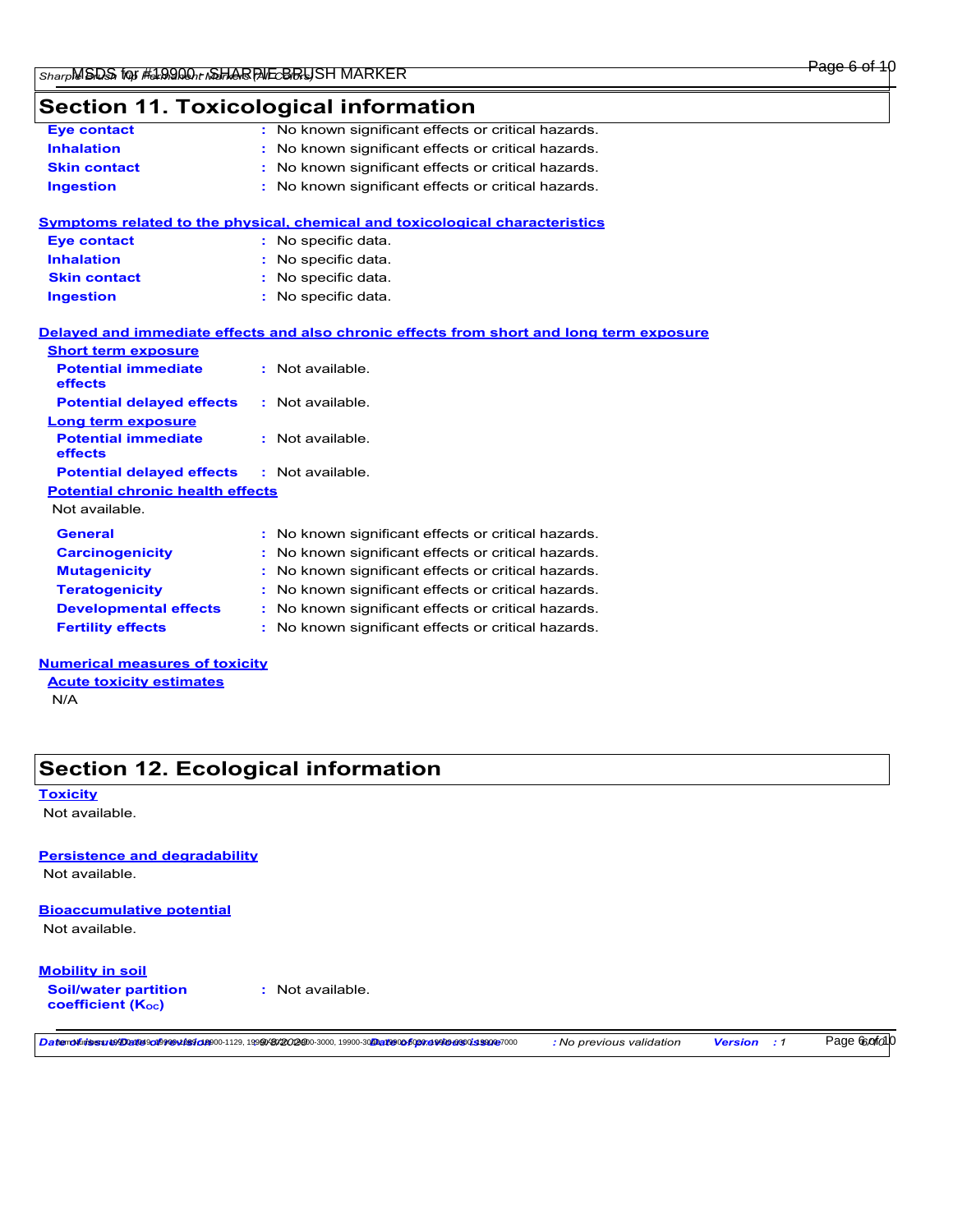## **Section 12. Ecological information**

**Other adverse effects :** No known significant effects or critical hazards.

## **Section 13. Disposal considerations**

The generation of waste should be avoided or minimized wherever possible. Disposal of this product, solutions and any by-products should at all times comply with the requirements of environmental protection and waste disposal legislation and any regional local authority requirements. Dispose of surplus and non-recyclable products via a licensed waste disposal contractor. Waste should not be disposed of untreated to the sewer unless fully compliant with the requirements of all authorities with jurisdiction. Waste packaging should be recycled. Incineration or landfill should only be considered when recycling is not feasible. This material and its container must be disposed of in a safe way. Empty containers or liners may retain some product residues. Avoid dispersal of spilled material and runoff and contact with soil, waterways, drains and sewers. **Disposal methods :**

## **Section 14. Transport information**

|                                      | <b>DOT</b><br><b>Classification</b> | <b>TDG</b><br><b>Classification</b> | <b>Mexico</b><br><b>Classification</b> | <b>IMDG</b>    | <b>IATA</b>              |
|--------------------------------------|-------------------------------------|-------------------------------------|----------------------------------------|----------------|--------------------------|
| <b>UN number</b>                     | Not regulated.                      | Not regulated.                      | Not regulated.                         | Not regulated. | Not regulated.           |
| <b>UN proper</b><br>shipping name    |                                     | $\overline{\phantom{a}}$            | $\overline{\phantom{a}}$               |                | $\overline{\phantom{0}}$ |
| <b>Transport</b><br>hazard class(es) |                                     | $\overline{\phantom{a}}$            | $\overline{\phantom{a}}$               |                | $\overline{\phantom{0}}$ |
| <b>Packing group</b>                 | $\overline{\phantom{a}}$            | $\overline{\phantom{a}}$            | $\overline{\phantom{a}}$               | -              | $\overline{\phantom{0}}$ |
| <b>Environmental</b><br>hazards      | l No.                               | No.                                 | No.                                    | No.            | No.                      |

**Additional information**

**Special precautions for user Transport within user's premises:** always transport in closed containers that are **:** upright and secure. Ensure that persons transporting the product know what to do in the event of an accident or spillage.

**Transport in bulk according :** Not available. **to Annex II of MARPOL and the IBC Code**

## **Section 15. Regulatory information**

| <b>U.S. Federal regulations</b>                                                   | : TSCA 8(a) CDR Exempt/Partial exemption: Not determined |  |
|-----------------------------------------------------------------------------------|----------------------------------------------------------|--|
| <b>Clean Air Act Section 112</b><br>(b) Hazardous Air<br><b>Pollutants (HAPs)</b> | : Not listed                                             |  |
| <b>Clean Air Act Section 602</b><br><b>Class I Substances</b>                     | : Not listed                                             |  |
| <b>Clean Air Act Section 602</b><br><b>Class II Substances</b>                    | : Not listed                                             |  |
| <b>DEA List I Chemicals</b><br>(Precursor Chemicals)                              | : Not listed                                             |  |

Datemolfutbssutel/Dattelsof89@wb89cl8900-1129,1999/8/202000-3000,19900-30Datelsoof/oprevioensorissade7000 : No previous validation Version : 1

Page 7*70fo*10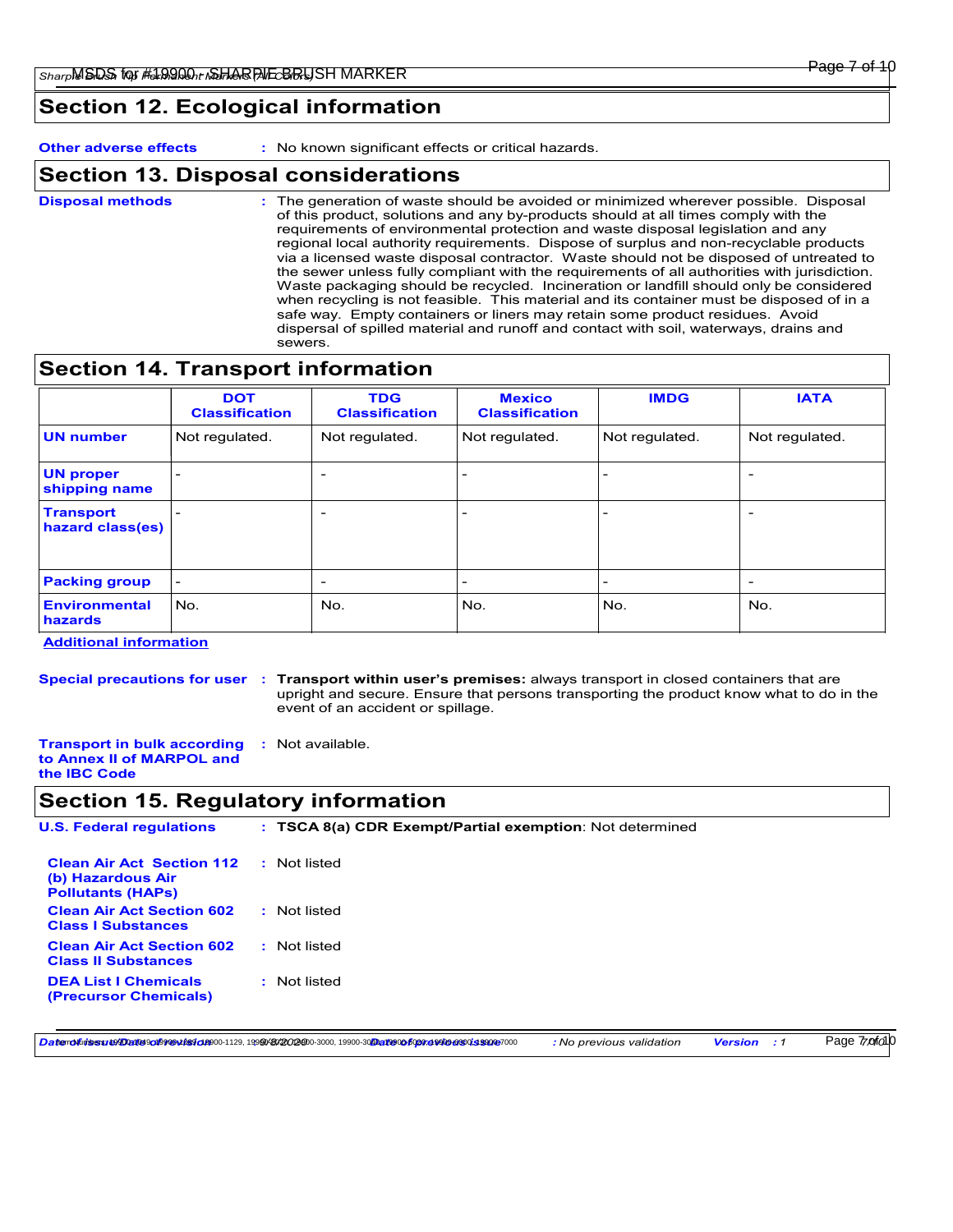## **Section 15. Regulatory information** : This material is not listed. This product does not require a Safe Harbor warning under California Prop. 65. **Massachusetts : California Prop. 65 DEA List II Chemicals (Essential Chemicals) :** Not listed **New York :** This material is not listed. **New Jersey :** This material is not listed. **Pennsylvania :** This material is not listed. **State regulations SARA 302/304 SARA 304 RQ :** Not applicable. No products were found. **Composition/information on ingredients International regulations Chemical Weapon Convention List Schedules I, II & III Chemicals Montreal Protocol** Not listed. Not listed. **SARA 311/312 Classification :** Not applicable. No products were found. **Composition/information on ingredients**

**Stockholm Convention on Persistent Organic Pollutants** Not listed.

**Rotterdam Convention on Prior Informed Consent (PIC)** Not listed.

### **UNECE Aarhus Protocol on POPs and Heavy Metals**

Not listed.

### **Inventory list**

| <b>Australia</b>         | : Not determined                                                                     |
|--------------------------|--------------------------------------------------------------------------------------|
| Canada                   | : This material is listed or exempted.                                               |
| <b>China</b>             | : Not determined.                                                                    |
| <b>Europe</b>            | : Not determined.                                                                    |
| <b>Japan</b>             | : Japan inventory (ENCS): Not determined.<br>Japan inventory (ISHL): Not determined. |
| <b>New Zealand</b>       | : Not determined.                                                                    |
| <b>Philippines</b>       | : Not determined.                                                                    |
| <b>Republic of Korea</b> | : Not determined.                                                                    |
| <b>Taiwan</b>            | : Not determined.                                                                    |
| <b>Thailand</b>          | : Not determined.                                                                    |
| <b>Turkey</b>            | : Not determined.                                                                    |
| <b>United States</b>     | : This material is listed or exempted.                                               |
| <b>Viet Nam</b>          | : Not determined.                                                                    |

DatenolfutnesutelDatteloof9tewbside00-1129,1999/8/20200-3000,19900-30Date0of0pt/e9t0d6t0asterion : No previous validation Version : 1

Page 8<sub>80</sub> fol 0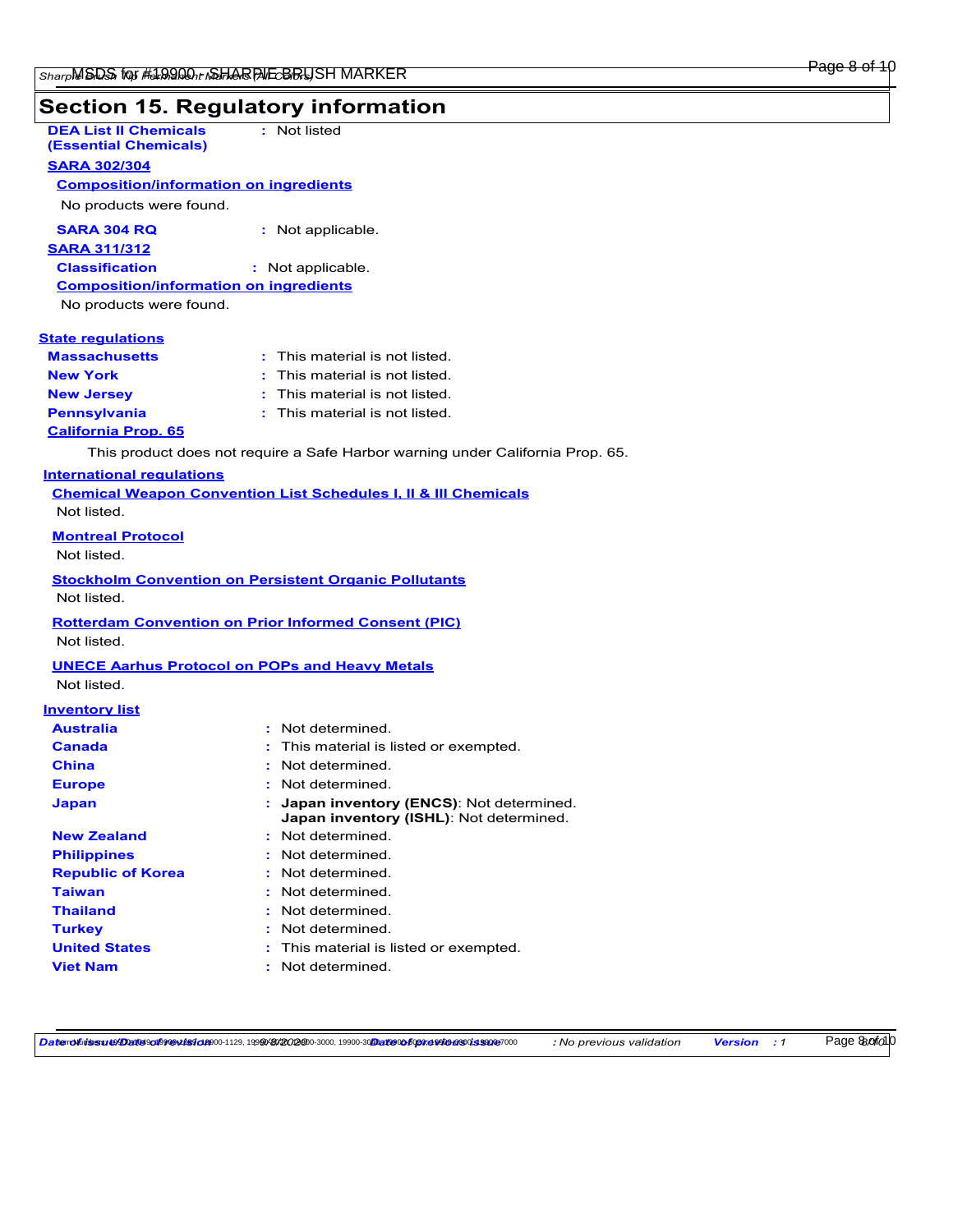#### Page 9 of 10

Page **90** of 010

## **Section 16. Other information**

**Hazardous Material Information System (U.S.A.)**



**Caution: HMIS® ratings are based on a 0-4 rating scale, with 0 representing minimal hazards or risks, and 4 representing significant hazards or risks. Although HMIS® ratings and the associated label are not required on SDSs or products leaving a facility under 29 CFR 1910.1200, the preparer may choose to provide them. HMIS® ratings are to be used with a fully implemented HMIS® program. HMIS® is a registered trademark and service mark of the American Coatings Association, Inc.**

**The customer is responsible for determining the PPE code for this material. For more information on HMIS® Personal Protective Equipment (PPE) codes, consult the HMIS® Implementation Manual.**

#### **National Fire Protection Association (U.S.A.)**



**Reprinted with permission from NFPA 704-2001, Identification of the Hazards of Materials for Emergency Response Copyright ©1997, National Fire Protection Association, Quincy, MA 02269. This reprinted material is not the complete and official position of the National Fire Protection Association, on the referenced subject which is represented only by the standard in its entirety.**

**Copyright ©2001, National Fire Protection Association, Quincy, MA 02269. This warning system is intended to be interpreted and applied only by properly trained individuals to identify fire, health and reactivity hazards of chemicals. The user is referred to certain limited number of chemicals with recommended classifications in NFPA 49 and NFPA 325, which would be used as a guideline only. Whether the chemicals are classified by NFPA or not, anyone using the 704 systems to classify chemicals does so at their own risk.**

#### **Procedure used to derive the classification**

| <b>Classification</b>             |                                                                                                                                                                                                                                                                                                                                                                                                                                                                                                                                                                                                              | <b>Justification</b> |
|-----------------------------------|--------------------------------------------------------------------------------------------------------------------------------------------------------------------------------------------------------------------------------------------------------------------------------------------------------------------------------------------------------------------------------------------------------------------------------------------------------------------------------------------------------------------------------------------------------------------------------------------------------------|----------------------|
| Not classified.                   |                                                                                                                                                                                                                                                                                                                                                                                                                                                                                                                                                                                                              |                      |
| <b>History</b>                    |                                                                                                                                                                                                                                                                                                                                                                                                                                                                                                                                                                                                              |                      |
| Date of printing                  | : 9/8/2020                                                                                                                                                                                                                                                                                                                                                                                                                                                                                                                                                                                                   |                      |
| Date of issue/Date of<br>revision | : 9/8/2020                                                                                                                                                                                                                                                                                                                                                                                                                                                                                                                                                                                                   |                      |
| Date of previous issue            | : No previous validation                                                                                                                                                                                                                                                                                                                                                                                                                                                                                                                                                                                     |                      |
| <b>Version</b>                    | $\therefore$ 1                                                                                                                                                                                                                                                                                                                                                                                                                                                                                                                                                                                               |                      |
| <b>Key to abbreviations</b>       | $:$ ATE = Acute Toxicity Estimate<br><b>BCF</b> = Bioconcentration Factor<br>GHS = Globally Harmonized System of Classification and Labelling of Chemicals<br>IATA = International Air Transport Association<br>IBC = Intermediate Bulk Container<br>IMDG = International Maritime Dangerous Goods<br>LogPow = logarithm of the octanol/water partition coefficient<br>MARPOL = International Convention for the Prevention of Pollution From Ships, 1973<br>as modified by the Protocol of 1978. ("Marpol" = marine pollution)<br>$N/A = Not available$<br>SGG = Segregation Group<br>$UN = United Nations$ |                      |
| <b>References</b>                 | : Not available.                                                                                                                                                                                                                                                                                                                                                                                                                                                                                                                                                                                             |                      |
|                                   | $\nabla$ Indicates information that has changed from previously issued version.                                                                                                                                                                                                                                                                                                                                                                                                                                                                                                                              |                      |

**Notice to reader**

DatenolfutssutelDatesof9revils9caeo0-1129,1999/8/20200-3000,19900-30Dates0of0preserioacocissme7000 : No previous validation Version : 1